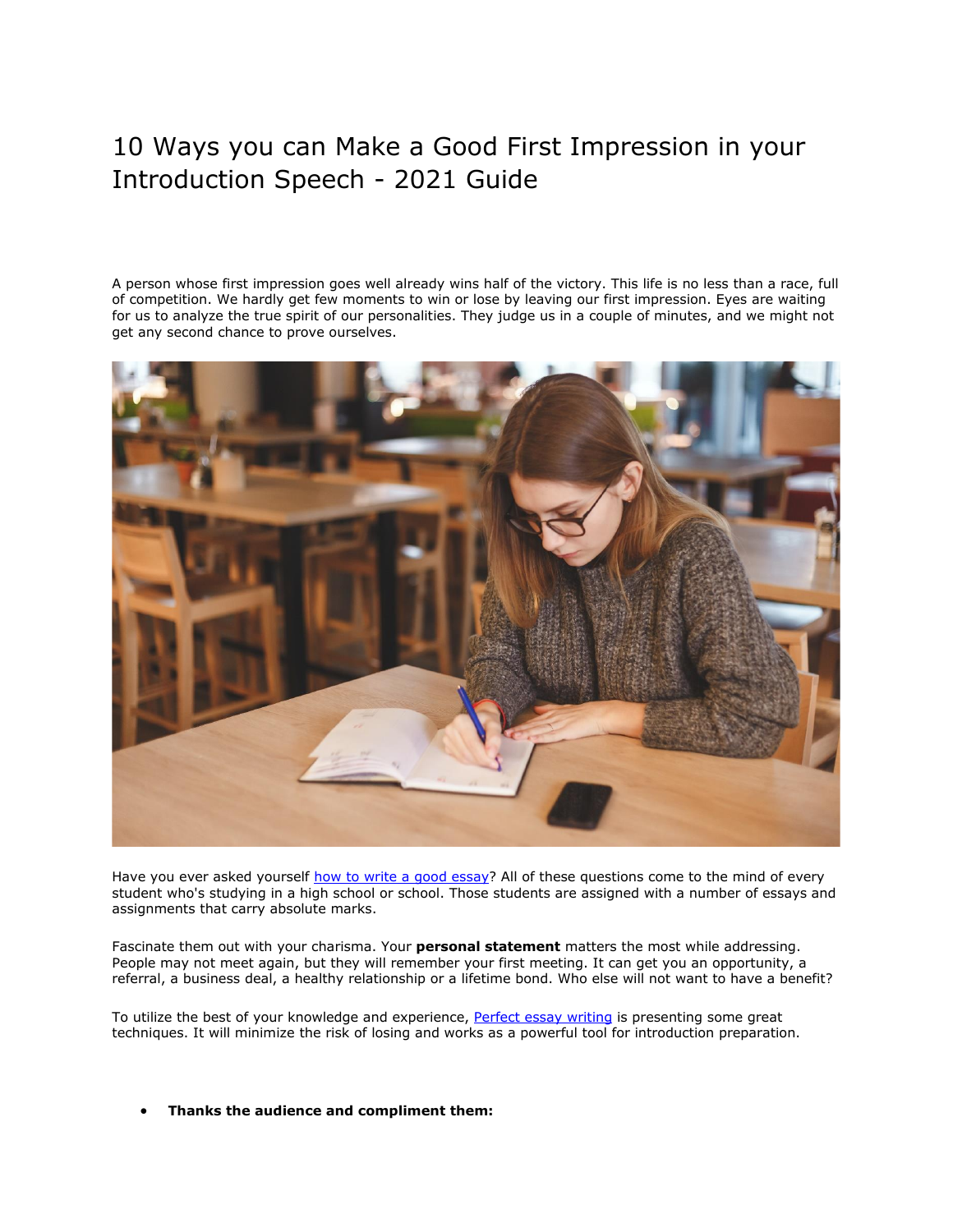Start with thanks for getting an opportunity to introduce yourself. Then compliment them according to the situation, i.e., great listeners, most influential and intelligent people of their field, glad to have them, etc.

## • **Be sensible and don't play dumb:**

You cannot have an accurate idea of people's minds. Tell them about yourself in a concise manner and present well. You can start from your background and achievements relevant to that particular meeting or occasion.

Do not start a conversation about which you have no information. If the next person is well aware, it will cost you your good impression on others. Don't lose confidence at any cost.

#### • **Recall any recent relevant event or conversation:**

It makes them realize that you are not reading a written, boring speech but coming open-handed for a real talk. Besides this, discussion of any historical event can bring attention towards you.

## • **Keep it honest and easygoing:**

Your talking style and vocabulary should be understandable. The public does not prefer those whose conversation is not adjustable or highly difficult for most people.

## • **Keep it precise:**

Your introduction must not make you a boastful person. Do not get detracted while telling unnecessary details about particular things. Keep in mind that a good introduction covers all important stuff rather than telling only your favourite parts. Write my essay is available for better clarity and self-education.

#### • **Engage the audience:**

Rhetoric techniques are bonus points to win the brains. Play with your words and enjoy your introduction, if it's formal or informal.

#### • **Share your personal experiences:**